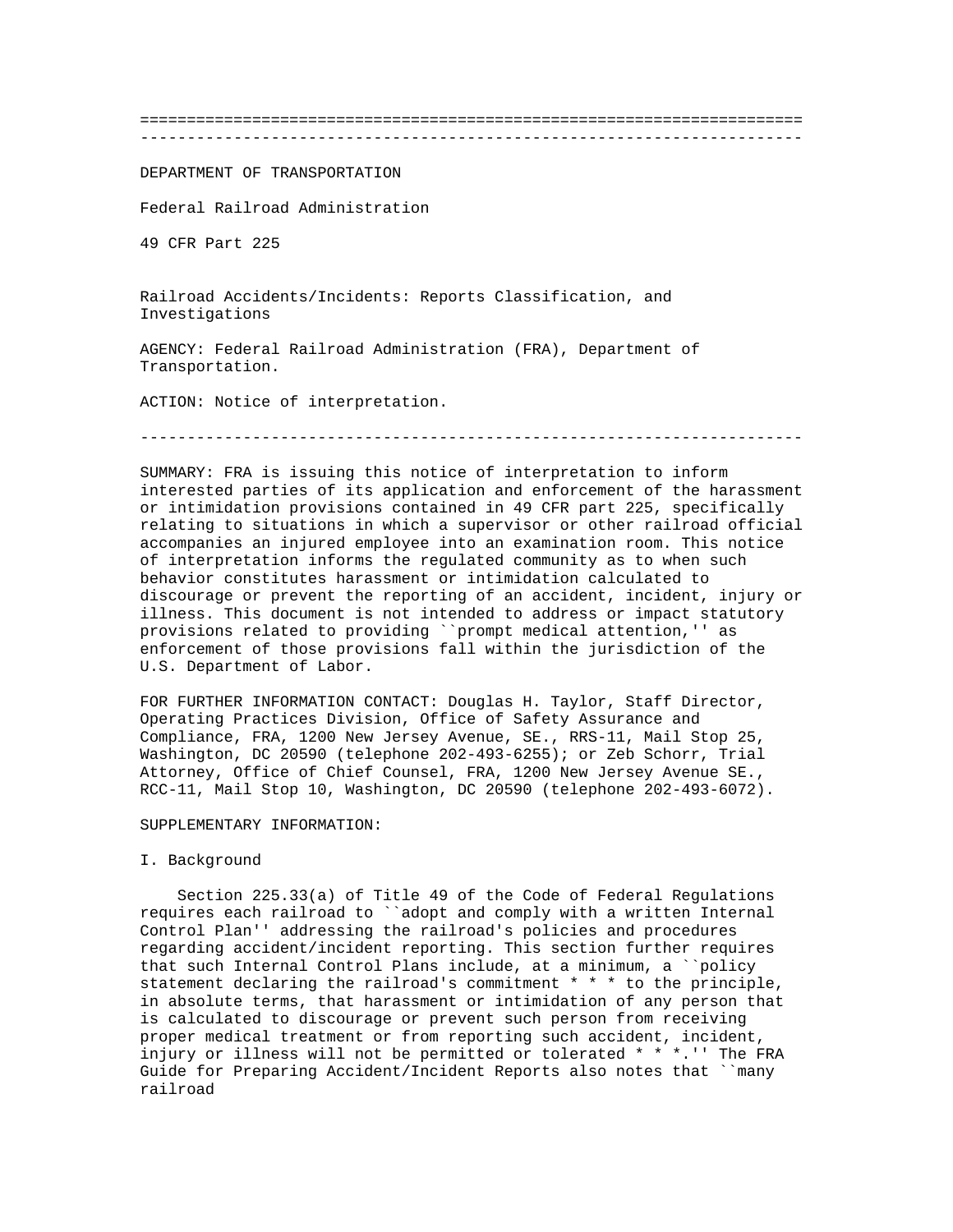[[Page 14092]]

employees fail to disclose their injuries to the railroad or fail to accept reportable treatment from a physician because they wish to avoid potential harassment from management or possible discipline that is sometimes associated with the reporting of such injuries.'' FRA Guide, Ch. 1, p.8. The FRA Guide goes on to state that supervisory personnel and mid-level managers in some instances ``are urged to engage in practices which may undermine or circumvent the reporting of injuries and illnesses.'' Id.

 FRA is aware of incidents in which a supervisor or other railroad official (hereinafter collectively referred to as the ``supervisor'') has accompanied an injured employee into an examination room, or other room in which the injured employee received medical treatment (hereinafter collectively referred to as the ``examination room''). While FRA is concerned that injured employees in such situations may not receive complete or prompt medical treatment, responsibility for ensuring that such treatment is afforded has been assigned by Congress to the Department of Labor. FRA is concerned that when accompanied by a supervisor an injured employee may be discouraged or otherwise prevented from reporting an accident, incident, injury or illness. Similarly, a supervisor may influence the type or extent of medical treatment afforded the employee in an effort to affect the reportability of that injury. Although concerns have been expressed as to the need for a railroad to determine the extent of an employee's injuries, FRA does not believe that such concerns outweigh the potential pitfalls and problems associated with the practice of having supervisors accompany injured employees while they receive care from their physicians. Moreover, physicians are in the best position to evaluate the health of injured employees and the presence of a supervisor during such examinations would not, in most cases, add any value to the treatment of an employee and would, in general, be a distraction to both the employee and the physician.

 The purpose of this document is to articulate a general principle regarding what behavior constitutes harassment or intimidation in violation of Sec. 225.33(a)(1) in the particular context of supervisors accompanying injured employees in examination rooms. The interpretation contained in this notice reflects the longstanding position of FRA regarding this practice. This document is not intended to address or impact the meaning or application of the statutory provisions contained in 49 U.S.C. 20109 related to providing ``prompt medical attention,'' as enforcement and application of those provisions fall within the jurisdiction of the U.S. Department of Labor.

# II. Interpretation

## A. General Principle

 Harassment and intimidation occur in violation of Sec. 225.33(a)(1) when a railroad supervisor accompanies an injured employee into an examination room, unless one or more of the exceptions listed in section II(B) of this notice exists.

# B. Exceptions

 FRA recognizes that there are limited circumstances in which it is appropriate, and indeed preferable, for a supervisor to accompany an